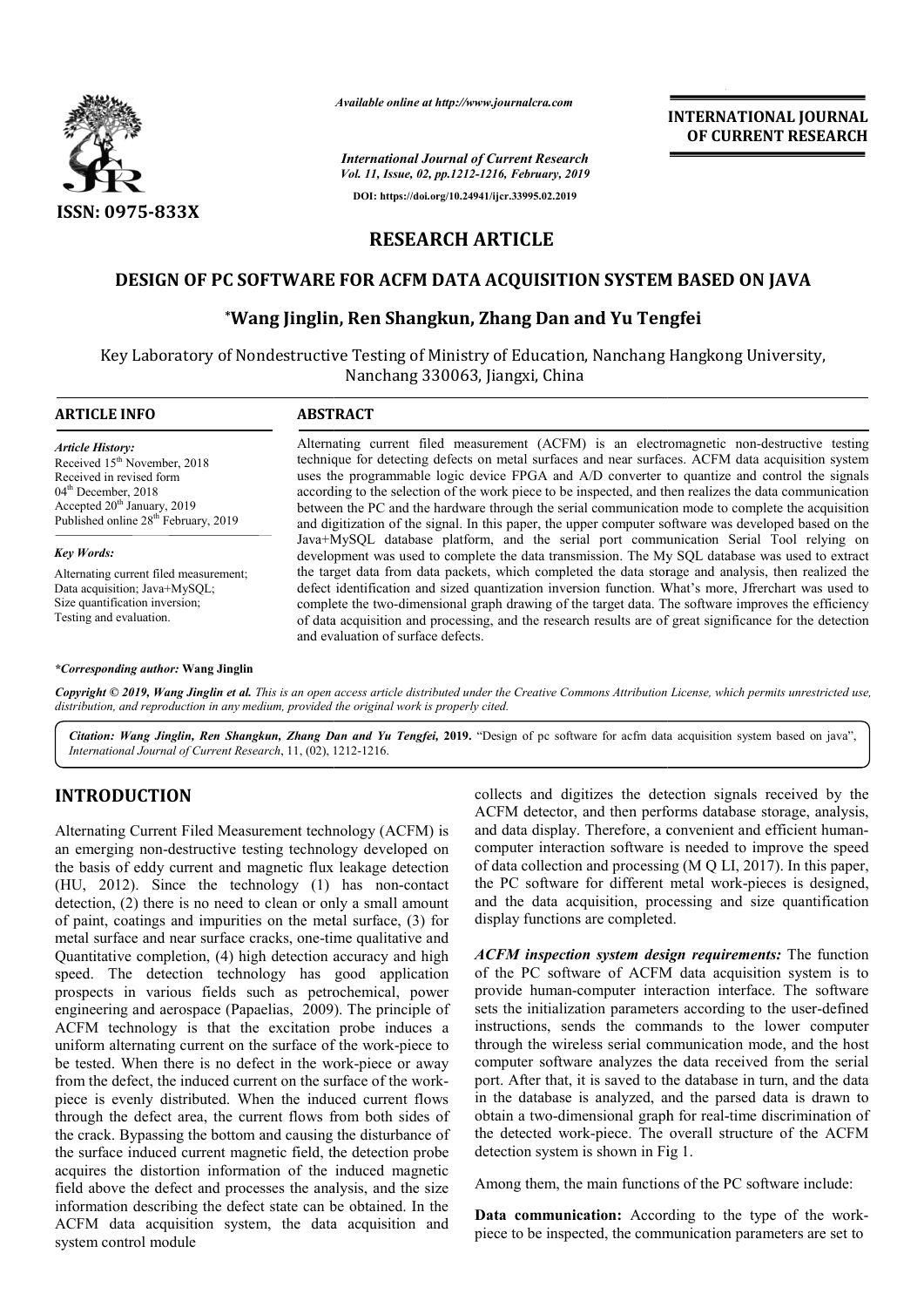

**Fig. 1. Overall structure of the inspection system**



**Fig. 2. PC software design flow chart**

realize the serial communication with the data management unit of the lower computer ACFM detector, including the task of transmitting and receiving data packets.

*Data processing:* Parsing the data packets received from the lower computer, extracting the Bx and Bz data, and converting the format. Data preservation and defect size quantification inversion. The formatted Bx and Bz data are stored in the database, and the saved data is analyzed to realize defect identification and size quantification inversion.

*Data two-dimensional curve drawing:* According to the analyzed data, the Bx-time graph, the Bz-time graph and the Bx-Bz graph are drawn together with the coordinate information to realize real-time discrimination of the surface defects of the work-piece to be inspected.

**PC software design:** The Java-based ACFM data acquisition system PC software is based on the Java+MySQL database software development platform and runs on the window7 operating system.

Because of its openness, platform independence and rich API functions, Java combines the efficient performance of MySQL database data processing, making it an ideal software development platform. Based on the Java class library itself, the user can build the operation panel and display panel by means of custom or built-in dialog. The design process of the host computer software is shown in Fig 2.

### *Serial communication and packet parsing*

*Serial Communication:* Serial communication is widely used in the embedded field. Usually, the host computer software and the lower device need serial communication (CHEN, 2016). There is no specific serial port control class in Java, but Sun has released a dedicated serial communication API that provides generic API: comm.jar, win32com.dll, and javax. comm. properties. Among them, Java reads and writes serial port process mainly to call the API function in the javax. comm package.

The design of the serial communication tool mainly includes five function modules for finding all available serial ports, opening the serial port, closing the serial port, sending data to the serial port, and reading data from the serial port. Before performing serial communication, set the properties: serial port number, baud rate, data bit, parity bit and stop bit. Among them, the communication baud rate is set to 115200bps, the data bit is 8 bits, and the start bit and stop bit are set to 1 bit (XIA, 2017). The key to the design of serial communication software is to adopt single-case design mode to ensure that there is only one instance of serial communication class, and it can instantiate this instance to the whole system, which can effectively avoid one communication port being called simultaneously by two requests and causes data communication to fail. The serial communication single-case software design mode is implemented by using an internal class, which can achieve delay loading or synchronization keyword synchronization, which is a relatively complete implementation mechanism.

*Packet Parsing:* The PC software and the lower computer detector realize the data communication between the two through the serial communication mode (DING 2012). The lower computer ACFM detector sends the data in the form of data packet to the upper computer software. The data packet format is: FF FF FF XX XX XX XX 77 77, each byte in the packet is a hexadecimal number. Among them, the first three bytes are used as frame start data, the fourth to seventh bytes are used as Bx and Bz detection data, and the eighth and ninth bytes are used as terminator data. The data packet format is shown in Table 1. The host computer software receives the hexadecimal data packet and stores the data packet data in the form of a string, storing 9 bytes of data at a time. According to the format of the data packet, the valid data information of the fourth to seventh bytes is parsed and converted into decimal data, and the effective decimal numbers are respectively defined by Bx and Bz. The valid valid decimal numbers Bx and Bz are used for database storage and 2D graph drawing.

### **Table 1. Data frame format**

|                                                             | Data frame header Bx detection data Bz detection data terminator |  |  |
|-------------------------------------------------------------|------------------------------------------------------------------|--|--|
| High eight low eight low eight high eight 77 77<br>FF FF FF |                                                                  |  |  |

The serial port data reading and data parsing implementation process is as follows: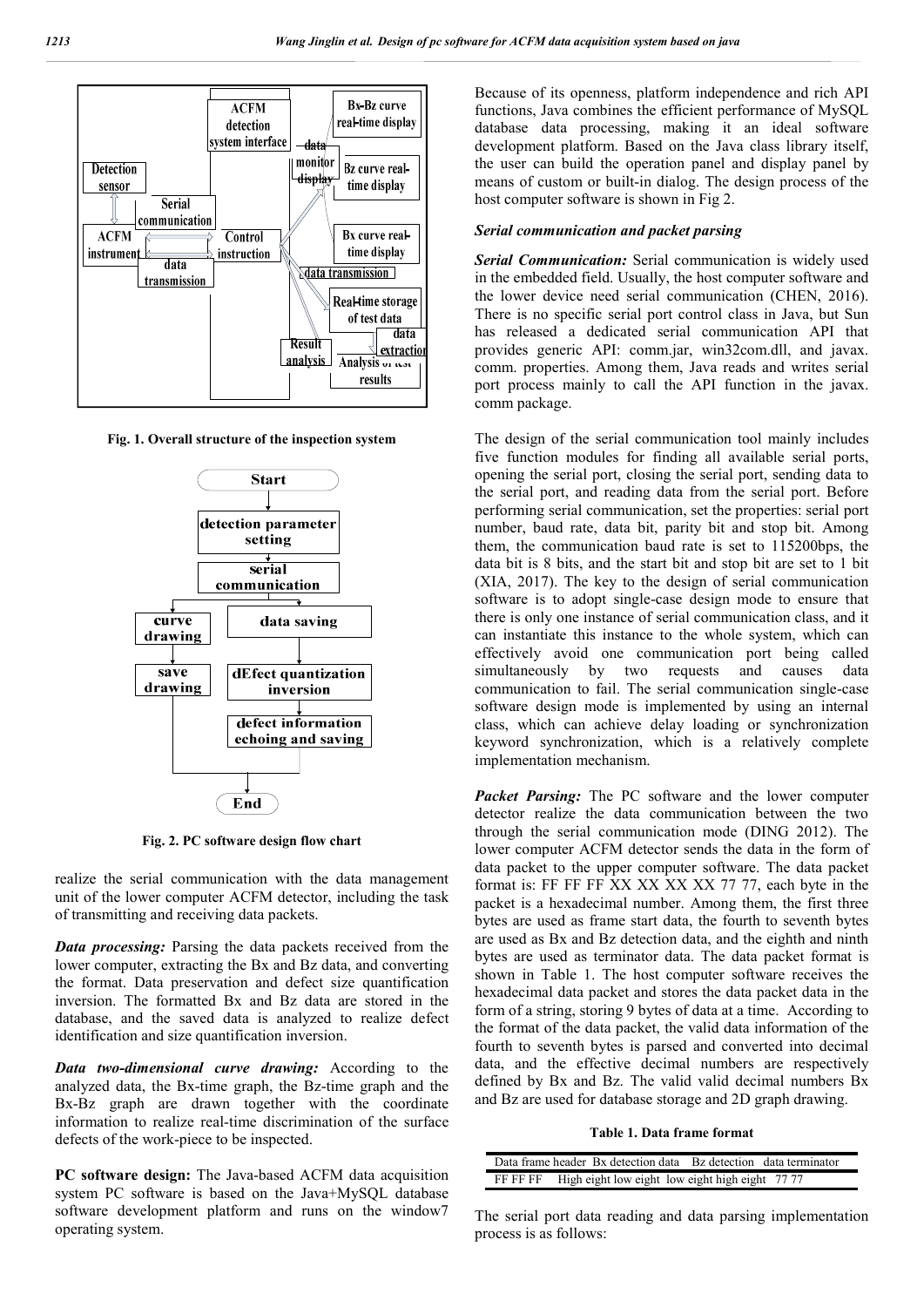//================================= public static String read From Port (Serial Port serial Port) { Input Stream in  $=$  null;  $byte() bytes = null;$ String data Package= null; in = serial Port. get Input Stream();//Read data from the serial port int bufferlen = in. available();//Get the length of the data in the buffer while (bufflenth  $!= 0$ ) { bytes = new byte(9); //Initialize the byte array to the length of the data in the buffer in. read(bytes); data Package= Byte Utils. byte Array To Hex String(bytes); //Convert bytes to a string  $bufferlen = in. available$ ); } //Omit the flow code return data Package; } //Analytical data Int Bx, Bz; String data=""; data=Serial Tool. read From Port(serial Port);//Used to read data from the serial port String datasx =data.substring(6, 8);//Parse the collected data separately String datasxl =data. substring $(8, 10)$ ; String datasyl =data. substring(10, 12); String datasy =data. substring(12, 14); Bx= (Integer. parse Int (datasx,16)\*256+Integer.parseInt (datasxl, 16));// Analyze Bx data Bz=Integer. Parse Int (datasy,16)\*256+Integer.parse Int (datasyl, 16);//Analyze Bz data //=================================

*Real-time curve drawing:* The data acquisition PC display interface is the main medium for displaying data display and defect size information (ZHANG, 2018). After parsing the data transmitted by the lower computer, the Bx and Bz data used to draw the real-time curve are extracted, and the purpose of drawing the real-time graph is because the Bx-Bz graph will appear like a butterfly when there is a crack on the surface of the work-piece to be inspected. The graph is called a butterfly diagram in engineering applications. The butterfly pattern is generated only in the presence of defects on the surface of the work-piece to be inspected, and there is no butterfly pattern in the absence of cracks. At the same time, when there is a defect on the surface of the work-piece to be inspected, the Bx-time graph will show the feature of "groove", while the Bz-time graph will produce the feature of "peak (valley)-valley (peak) alternating" (An inflection point appears at the edge of the defect). For Java graphics display objects, the best graphics display class library is J Free Chart. J Free Chart consists mainly of two major packages: org. j frec. chart and org. jfree chart. data (ZHU, 2013). The former is related to the graphics itself, and the latter is related to the graphic display data. The specific core packages are shown in Table 2:

|  |  | Table 2. JFree Chart part of the core package |
|--|--|-----------------------------------------------|
|--|--|-----------------------------------------------|

| Package names        | Introduction                                                |
|----------------------|-------------------------------------------------------------|
| chart. Chart Factory | The main classes and interfaces in the J Free Chart class   |
|                      | library                                                     |
| chart. axis          | Used to process the horizontal and vertical axes of the     |
|                      | chart                                                       |
| chart. event         | Event class and listener interface, providing an excitation |
|                      | mechanism                                                   |
| chart. plot          | Chart area class for setting the style of the chart         |
| General. Dataset     | Dataset class for providing data for the chart              |

The process of drawing a two-dimensional graph of the parsed Bx and Bz data using JFree Chart is: for the Bx-time graph and the Bz-time graph, the parsed Bx and Bz data are collected by Time Series, and then required to construct the graph. The dataset Time Series Collection is stored for Time Series; for Bx-Bz graphs, the parsed Bx and Bz data is collected by XY Series, and then stored in the XY Series by the dataset XY Series Collection required to construct the chart. At the same time, the coordinate axis object format is set accordingly, the plot type of the plot object is created, the chart color is rendered and displayed, the corresponding JFree Chart object is created to indicate the relevant attributes of the chart, and finally the chart is instantiated and outputted in an image file format. The JFree Chart graphic display class library is used to realize the real-time update display of the database data, and the Bx-time curve diagram, the Bz-time curve diagram and the Bx-Bz curve diagram are drawn to determine whether there is a crack on the surface of the work-piece to be inspected in real time (FLI, 2012).

### *Database real-time preservation and defect size quantification inversion*

*Database real-time storage:* The MySQL database is small in size, fast in speed, and free to use at low cost. It is the current open source relational database management system(R G LI, 2011). For the ACFM data acquisition PC software, the core function is to read, parse, process and display the collected data. The MySQL database designed in this PC software is a database system for real-time storage of effective data, journal recording, and size quantification inversion, which is very important for this detection system.

For database operations, first need to connect to the database. There are three ways to implement this connection:

- Create a connection for each user and wait until the user has finished accessing the database connection.
- Set a static connection variable that all users use.
- Use a database connection pool.

Comparing the three connection methods, the (3) connection method has the advantages of resource reuse, faster response, unified management and avoiding database connection leakage, so the database connection is adopted in the design of the upper computer software by means (3). The use of the database connection pool is implemented in C3P0 mode. Configure the C3P0 xml file and write the C3P0Utils utility class to connect and close the database. Through the design of C3P0Utils for database connection storage, create a core class object Query Runner to get the connection, write the SQL statement and perform the save operation, the specific code is as follows:

Query Runner qr = new Query Runner (C3P0Utils.get Data Source ());//Get the database connection

String sql = "insert into acfm Data Table values (null,?,?,?)";//Write data save SQL statement

Date now  $=$  new Date ();

Simple Date Format date Format = new Simple Date Format ("yyyy-MM-dd HH: mm:ss"); // Easy to modify date format

String data Time = date Format1. Format (now1);

//=================================

Object() params =  $\{ \text{key}, \text{value}, \text{data Time} \};$ 

int rows $1 = qr$ . update (sql, params);//save data //=================================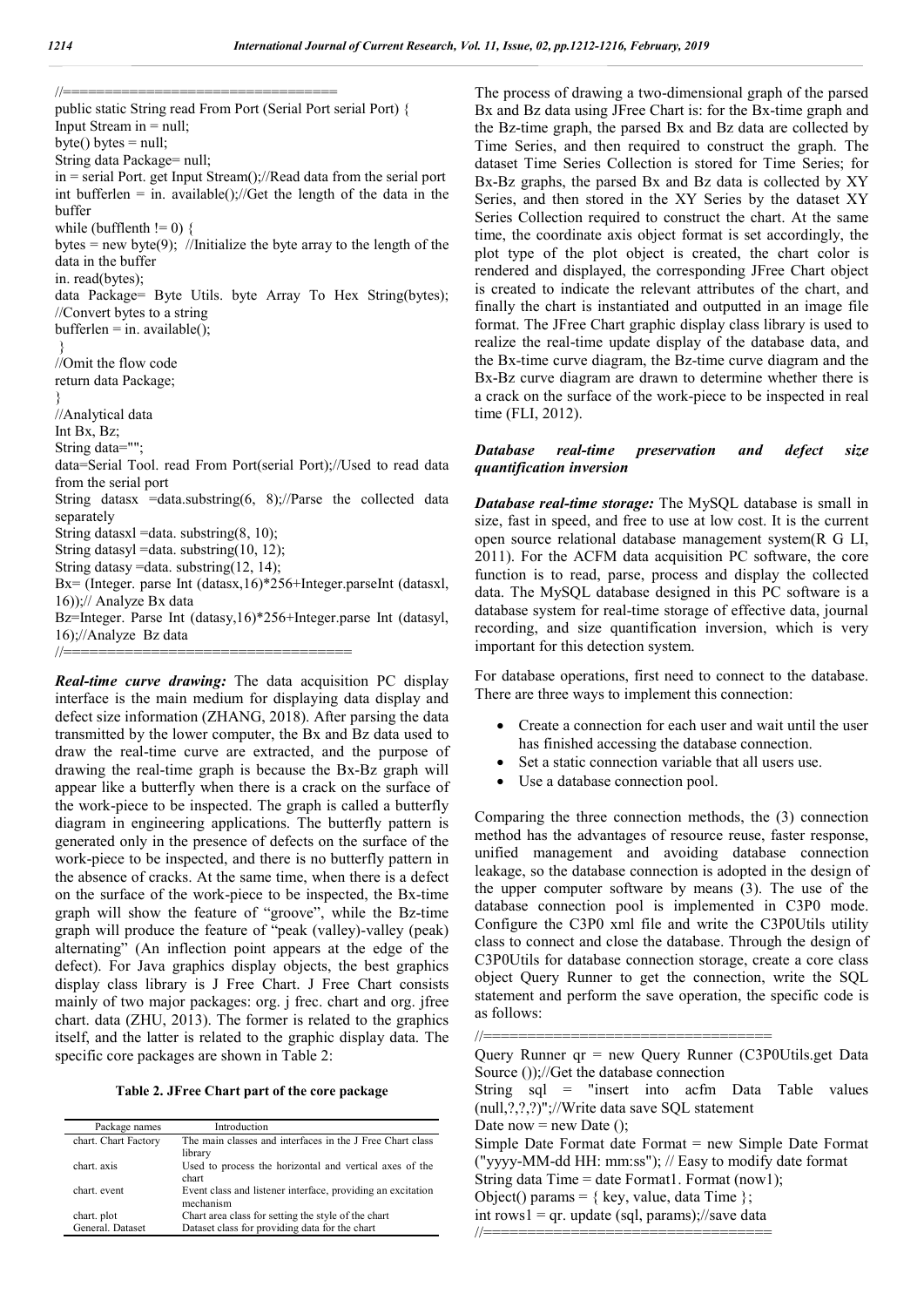*Quantitative inversion of defect size:* When there is a crack on the surface of the work-piece to be inspected, the Bx-time graph will show the minimum value of the "groove", while the Bz-time graph will produce the pole with the peak (valley)valley (peak) alternating. Big and small points. For crack identification, it is first necessary to extract the characteristic extreme points in the Bx and Bz detection data in the database. The extraction of the characteristic extreme points can be extracted by extracting three consecutive three data in the Bz detection data, and the extracted data are respectively marked as  $d_{i-1}$ ,  $d_i$ ,  $d_{i+1}$ , for the maximum point, the following relationship exists: nd , …………………(1)

$$
\begin{cases} d_{i+1} - d_i < 0 \\ d_{i-1} - d_i < 0 \end{cases} \tag{1}
$$

For the minimum value points, the following relationship exists:

$$
\begin{cases} d_{i+1} - d_i > 0 \\ d_{i-1} - d_i > 0 \end{cases}
$$
 (2)

The general relationship (1) and (2) can be used to derive the relation (3):

$$
(d_{i-1}-d_i)(d_{i+1}-d_i)>0
$$
 (3)

The characteristic extremum of the Bz detection database can be easily extracted by the relation (3). For the characteristic extreme value of the Bx detection database, it can also be extracted in this way. When there is a crack on the surface of the detected work-piece, there must be a characteristic extreme point. The identification of the crack can be realized by finding the characteristic extreme point to realize a discriminate marker of the defect identification, and at the same time, combining the two-dimensional graphic design alarm threshold drawn by Bx-Bz to improve the discrimination accuracy, the discriminant is as shown in (4), where  $(x_0, y_0)$  represents the data coordinates at the background value, and  $(x_1, y_1)$ represents the Bx and Bz data points detected during the detection. ork-piece, there must be a characteristic extreme<br>ntification of the crack can be realized by finding<br>stic extreme point to realize a discriminate<br>elect identification, and at the same time,<br>two-dimensional graphic design

$$
\begin{cases}\nr = \sqrt{(x_1 - x_0)^2 + (y_1 - y_0)^2} > R \\
r = \sqrt{(x_1 - x_0)^2 + (y_1 - y_0)^2} < R\n\end{cases}
$$
.................(4)

By extracting the characteristic extreme value and the twodimensional graphic design alarm threshold drawn by Bx Bx-Bz, the accuracy of crack recognition can be greatly improved. The calculation formula for the crack length inversion is as lculation …………………….(5) shown in (5):

$$
l = v \times (t_2 - t_1)
$$
 (5)

The basis of the crack length inversion is: when there is a defect on the surface of the work-piece to be inspected, the moment between the peaks of the two peaks in the Bz data is the starting moment and the ending moment of the crack appearing, so the speed of the moving of the sensor can be reversed. The length information of the crack. For depth inversion, the average difference between the background value and the characteristic extreme points at the same depth is recorded as ΔBx.

By fitting the relationship between crack depth and  $\Delta Bx$  amplitude, the approximate fitting curve accords with the functional relationship (6).



**3.a Bx-time graph display** 



3.b Bz-time graph display



**3.c Bx-Bz graph display**



**3.d crack identification and size quantification inversion display**

**Fig.3. Stainless steel plate defect detection display**